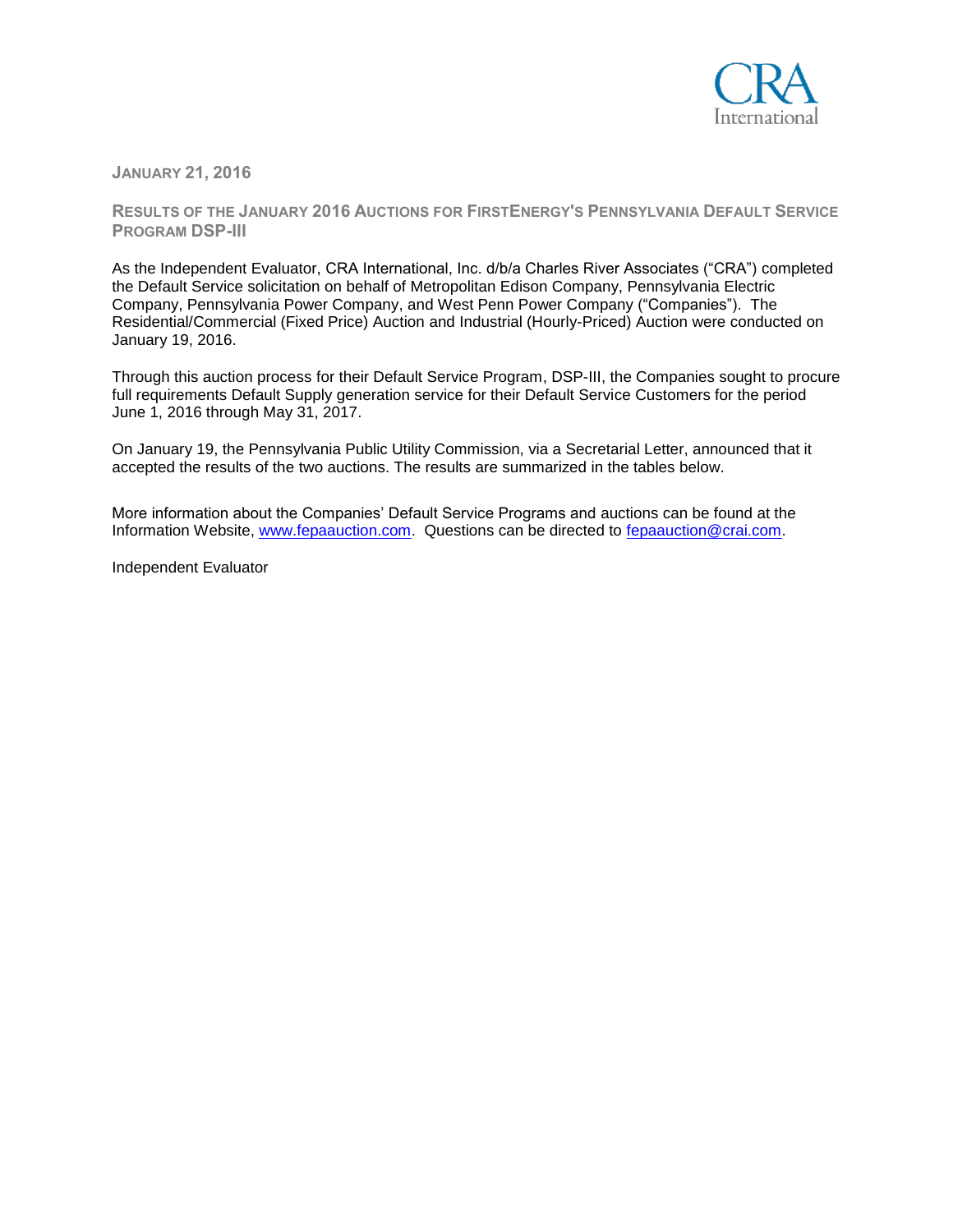## Page 2

## **Results for January 2016 Residential/Commercial (Fixed Price) Auction**

| Company                                                           | <b>Tranche</b><br><b>Target</b> | # Tranches<br><b>Procured</b> | % of Default Service<br><b>Load Procured</b> | <b>Winning Price</b><br>(\$/MWh) |  |  |  |
|-------------------------------------------------------------------|---------------------------------|-------------------------------|----------------------------------------------|----------------------------------|--|--|--|
| Fixed Price Auction: Residential 12-months (June 2016 - May 2017) |                                 |                               |                                              |                                  |  |  |  |
| Met-Ed                                                            | 4                               | 4                             | 16.0%                                        | \$51.28                          |  |  |  |
| Penelec                                                           | 3                               | 3                             | 16.7%                                        | \$51.28                          |  |  |  |
| Penn Power                                                        |                                 | 1                             | 16.7%                                        | \$55.50                          |  |  |  |
| West Penn Power                                                   | 5                               | 5                             | 17.9%                                        | \$49.32                          |  |  |  |
| Fixed Price Auction: Commercial 3-months (March 2016 - May 2016)  |                                 |                               |                                              |                                  |  |  |  |
| Met-Ed                                                            | 3                               | 3                             | 23.1%                                        | \$49.18                          |  |  |  |
| Penelec                                                           | 5                               | 5                             | 33.3%                                        | \$51.32                          |  |  |  |
| Penn Power                                                        | 1                               | 1                             | 14.3%                                        | \$73.61                          |  |  |  |
| West Penn Power                                                   | 4                               | 4                             | 22.2%                                        | \$48.98                          |  |  |  |
| Fixed Price Auction: Commercial 12-months (June 2016 - May 2017)  |                                 |                               |                                              |                                  |  |  |  |
| Met-Ed                                                            | 2                               | 2                             | 15.4%                                        | \$50.50                          |  |  |  |
| Penelec                                                           | 2                               | $\overline{2}$                | 13.3%                                        | \$53.70                          |  |  |  |
| Penn Power                                                        | 1                               | 1                             | 14.3%                                        | \$60.62                          |  |  |  |
| West Penn Power                                                   | 2                               | 2                             | 11.1%                                        | \$49.12                          |  |  |  |